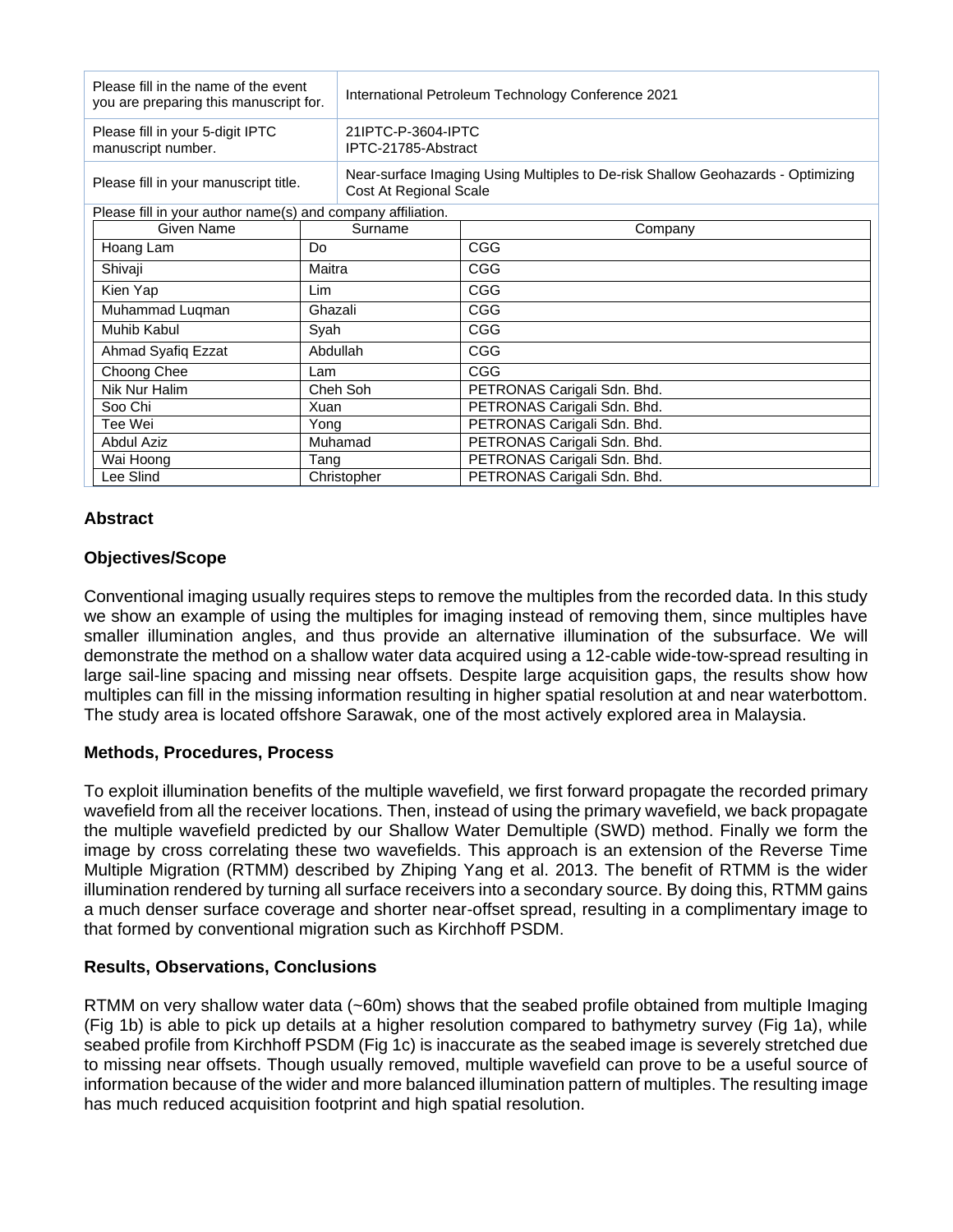### **Novel/Additive Information**

Multiple Imaging has been around for some time using various methods. However, most examples are from water depths of around 100m or more and on small scale surveys. In this study we have shown successful implementation of this technique on a very shallow water, regional scale, and conventional seismic survey. This result clearly shows how such a dataset is superior to expensive bathymetric and site surveys, and should encourage operators to use these datasets to optimize cost, while avoiding shallow geohazards and de-risking future operations.



*Figure 1 (a) Seabed from Bathymetry (b) from Multiple Imaging (c) from conventional Kirchhoff PSDM*

*Figure 2* Depth slice of shallow section where conventional Kirchhoff migration (2a) is unable to focus the image of the shallow gas bodies and suffers from acquisition footprint due to wide-tow cable acquisition. RTMM Multiple Imaging (2b) on the other hand, is able to delineate the gas bodies, and reduce acquisition footprint



*Figure 2 (a) Conventional Kirchhoff Migration (b) RTMM Multiple Imaging*